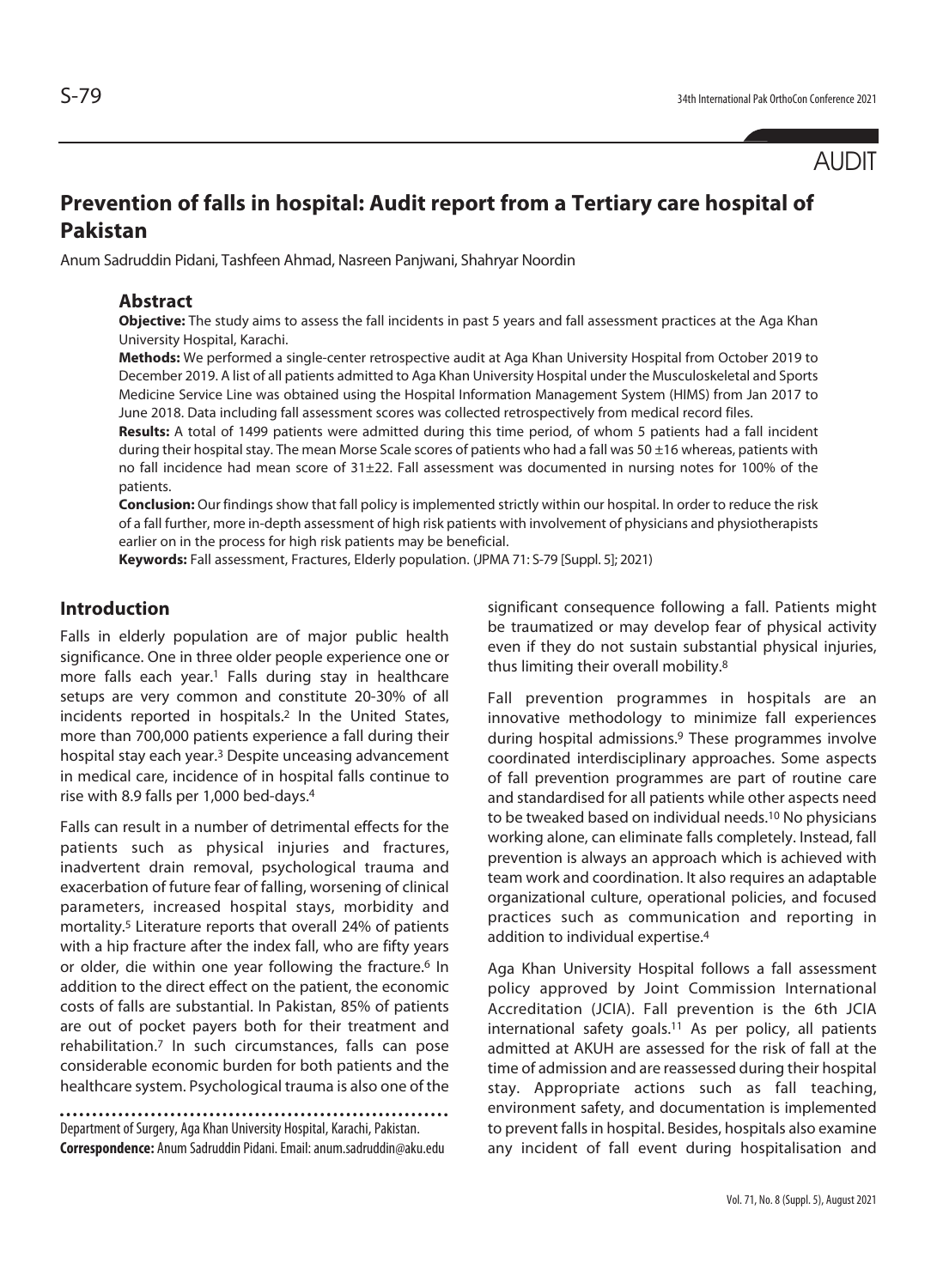causes of fall. This study aims to perform a clinical audit for patients admitted under musculoskeletal service line to assess fall prevention policy and its impact on fall incidences at AKUH.

### **Methods**

A single center retrospective audit was performed to evaluate fall prevention practices at Aga Khan University Hospital (AKUH) in Karachi, Pakistan. We utilized an inpatient database of all adult admissions under orthopaedic specialty from Jan 2017 to June 2018 which is maintained by hospital information management system (HIMS) at AKUH. The data was collected from October 2019 to December 2019.

The institutional review board (ethical review committee) exemption was obtained. Participants were all adult patients (aged 18 years and above) admitted under musculoskeletal service line. The exclusion criteria for study participants was unavailability of data records in data base. A total of 1499 patients were admitted under orthopaedic specialty at Aga Khan University Hospital during this period. We performed simple random sampling using patient medical record numbers to include 28 subjects in the fall prevention practices evaluation at AKUH who did not fall, whereas 5 patients who did fall were included as cases in the analysis.

Data were collected retrospectively from medical record files of randomly selected control patients and cases. A pre-structured questionnaire was used to collect information from medical record files. We divided our audit in to three basic indicators including incidence of fall during January 2017 to June 2018, implementation of fall risk assessment policy, and fall teaching by nurses. The data collection was completed in 6 months after ERC approval.

Fall is a quality indicator of AKUH and its data is maintained for each inpatient ward and outpatient clinics by quality control department. We have an incident report form to be filled by healthcare providers including nurses and doctors at the time of each fall incident. Later, a root-cause analysis is performed by quality control department for each fall incident. A total of 5 patients had fall during 2017 to 2018. We requested medical record number of these 5 patients from department of quality control at AKUH.

Fall risk assessment is performed for all patients presenting to Aga Khan University Hospital using Morse Fall Scale (MFS).12 It is a simple and validated tool used for assessing a patient's likelihood of falling. Nurses administer this tool within 30 minutes of admission and

initiate fall risk care plan. The MFS scores on six variables which consist of history of fall (within three months), secondary diagnosis, ambulatory aids, intravenous therapy, gait and mental status. Scores of 0 to 24 indicates "No Risk" and requires basic good nursing care while scores > 51 indicates "High Risk" with implementation of fall prevention intervention. Fall teaching is a critical part of nursing care. We used nursing care notes to assess teaching given to patients on fall risk and precautions to be taken.

We used STATA version 12.0 to perform all the analyses.<sup>13</sup> Descriptive statistics was used to evaluate fall prevention practices at AKUH. We calculated number of falls during the study period and number of times a fall was documented in nursing notes. Mean and standard deviations were computed to analyze Morse Fall Scale scores for patients who fell and those who did not fall.

#### **Results**

A total of 1499 patients were admitted under musculoskeletal and sports medicine service line at Aga Khan University Hospital during Jan 2017 to June 2019. Five of 1499 patients had a fall incident during hospital stay (Figure-1). We performed simple random sampling



**Figure-1:** Incidence of fall among Orthopaedic patients (1499).



**Figure-2:** Comparison of Morse fall scores between fall cases and controls.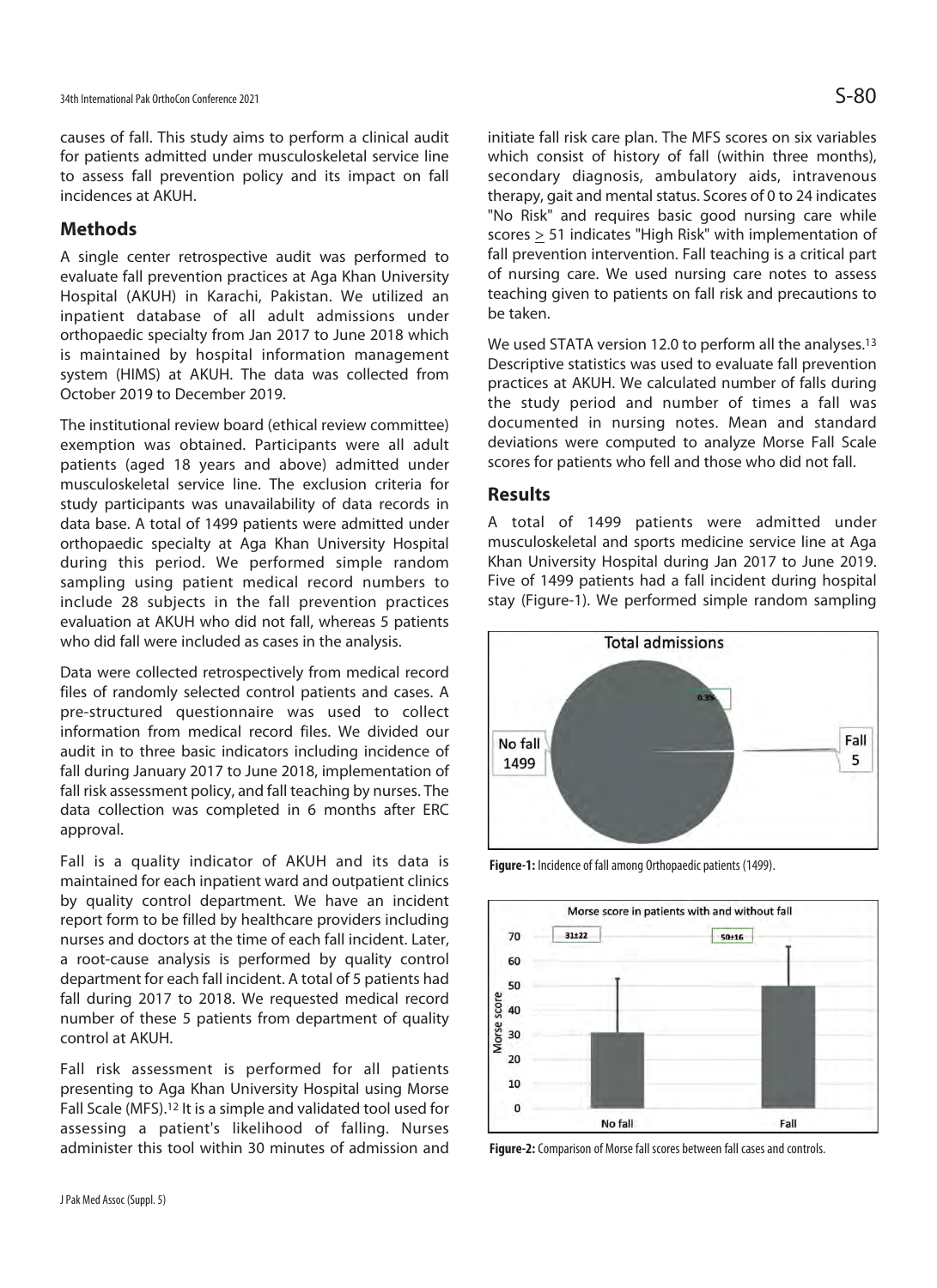using patient medical record numbers to include 28 subjects in the fall prevention practices evaluation at AKUH who did not fall, 8 (28.6%) were admitted with the history of fall. Comparison of Morse Fall Scale scores showed that patients who had fall incident during hospital stay had mean scores of 50±16 whereas, patients with no fall incidence had mean score of 31±22 (Figure-2).

Fall assessment was documented in nursing notes for 100% of the patients which specifically included teaching on fall risk and fall precautions.

# **Discussion**

The purpose of the present study was to audit fall assessment practices and policy implementation at Aga Khan University Hospital. We found that fall documentation was completed in nursing notes for all the patients recruited in the study along with fall assessment at the time of admission. The study also indicates that fall assessment performed by healthcare providers at the hospital can identify high risk patients to a great extent.

Falls are serious health concerns for older adults. Its occurrence increases with aging.14 Falls during hospital stay are common sentinel events, often resulting in severe physical injury and even death.15 Although falls are common in older adults and fragile individuals, any person with altered mental status related to medication, procedure, and surgery can be at risk of falling.16 In contrast, physical environment should also be considered as a potential risk factor for falls. Despite of these potential risk factors, falls are preventable especially in hospital settings.17 One of the most significant component in preventing hospital falls is implementation of appropriate fall prevention programmes.

In our hospital, we have implemented fall prevention policy adopted from Joint commission international accreditation (JCIA).11 JCIA addresses in-hospital fall prevention strategy as 6th IPSG goal and aims fall prevention through timely fall risk assessment, identification and analysis of fall cases, and training and education for healthcare providers. Thus, this study aims to assess the effect of JCIA fall prevention policy on incidence of falls and assessment of fall risk.

Our findings showed that only 5 patients had a fall from 2017 to 2018 and fall policy is implemented strictly within our hospital. Also, fall assessment which is done via Morse fall scale can identify high risk patients to a great extent. Fall prevention is the responsibility of all health care providers. However, role of nurses is inevitable in implementing fall prevention policy. Nurses play a pivotal role in identification and assessment of risk factors for a

fall, facilitate in clinical decision and reasoning and initiate fall care plan. Our study showed that fall assessment was documented in nursing notes for 100% of the patients which specifically included initiation of fall care plan, teaching on fall risk, and fall precautions.

### **Conclusion**

In-patient hospital fall and its immediate and late outcome is concerning for patients.

The results of the study indicates that AKUH has implemented fall prevention policy very stringently, ensuring timely assessment and accurate documentation. However, periodic in-depth assessment of this policy specifically involving other multidisciplinary departments and their role in fall prevention such as physicians and physiotherapists will give us an insight of internal liabilities and how we can solve the problems.

**Disclaimer:** None.

**Conflicts of Interest:** None.

#### **Funding Disclosure:** None.

#### **References**

- 1. Tinetti ME, Speechley M, Ginter SF. Risk factors for falls among elderly persons living in the community. N Engl J Med. 1988;319:1701-7.
- 2. Kobayashi K, Ando K, Inagaki Y, Suzuki Y, Nagao Y, Ishiguro N, Imagama S. Characteristics of falls in orthopedic patients during hospitalization. Nagoya J Med Sci. 2018;80:341.
- 3. Kiyoshi-Teo H, Northrup-Snyder K, Cohen DJ, Dieckmann N, Stoyles S, Winters-Stone K, Eckstrom E. Older hospital inpatients' fall risk factors, perceptions, and daily activities to prevent falling. Geriatr Nurs. 2019;40:290-5.
- 4. Hill AM, McPhail SM, Waldron N, Etherton-Beer C, Ingram K, Flicker L, Bulsara M, Haines TP. Fall rates in hospital rehabilitation units after individualised patient and staff education programmes: a pragmatic, stepped-wedge, cluster-randomised controlled trial. The Lancet. 2015;385:2592-9.
- 5. ARE F. Fall Prevention in Acute Care Hospitals. JAMA. 2010;304:1912-8.
- 6. Foss NB, Kehlet H. Mortality analysis in hip fracture patients: implications for design of future outcome trials. Br J Anaesth. 2005;94:24-9.
- 7. Rahman MM, Karan A, Rahman MS, Parsons A, Abe SK, Bilano V, Awan R, Gilmour S, Shibuya K. Progress toward universal health coverage: a comparative analysis in 5 South Asian countries. JAMA Intern Med. 2017;177:1297-305.
- 8. Dykes PC, Carroll DL, Hurley A, Lipsitz S, Benoit A, Chang F, Meltzer S, Tsurikova R, Zuyov L, Middleton B. Fall prevention in acute care hospitals: a randomized trial. JAMA. 2010;304:1912-8.
- 9. Lin MR, Wolf SL, Hwang HF, Gong SY, Chen CY. A randomized, controlled trial of fall prevention programs and quality of life in older fallers. J Am Geriatr Soc. 2007; 55:499-506.
- 10. Lord SR, Tiedemann A, Chapman K, Munro B, Murray SM, Gerontology M, Ther GR, Sherrington C. The effect of an individualized fall prevention program on fall risk and falls in older people: a randomized, controlled trial. J Am Geriatr Soc. 2005; 53:1296-304.